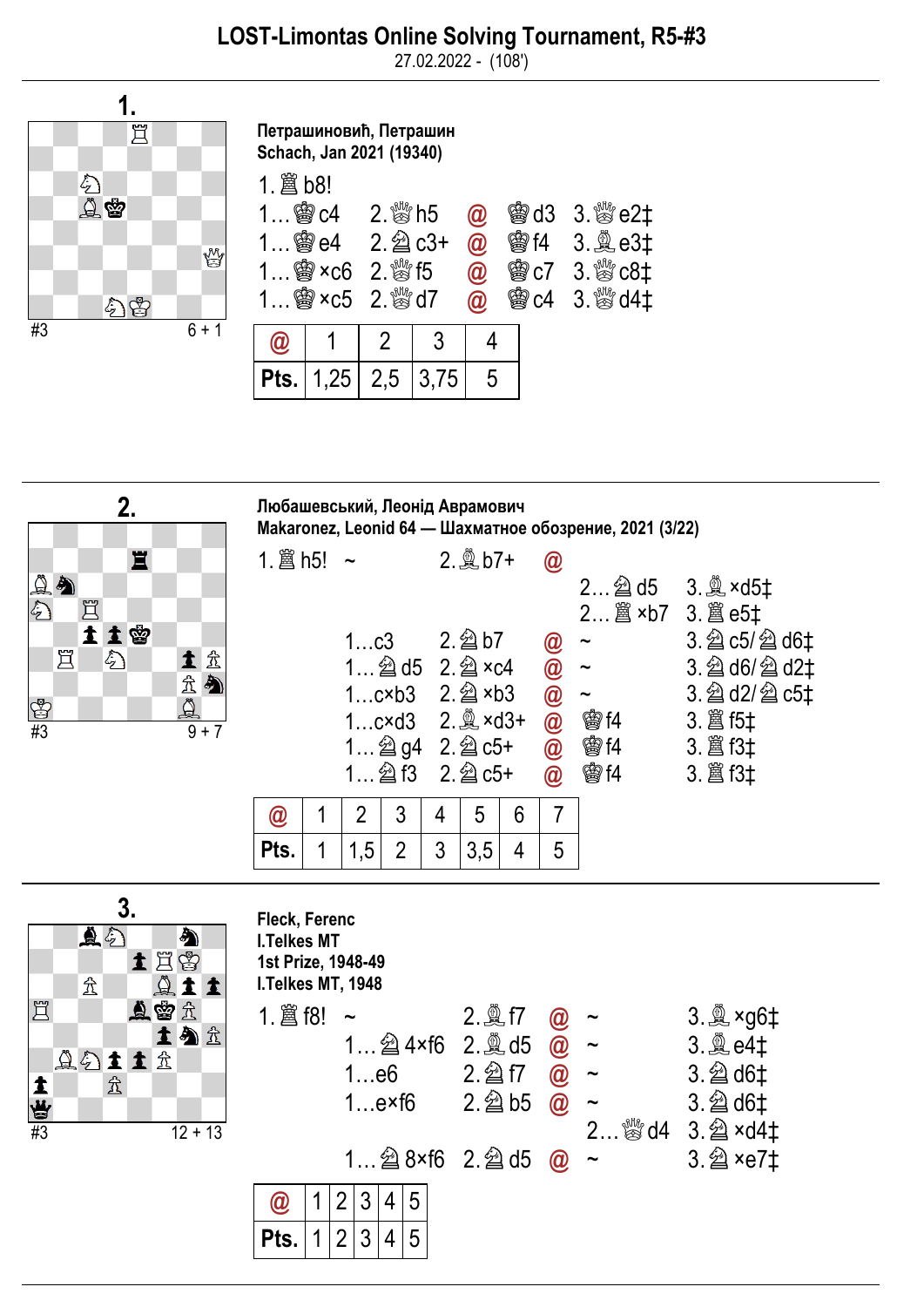27.02.2022 - (108')